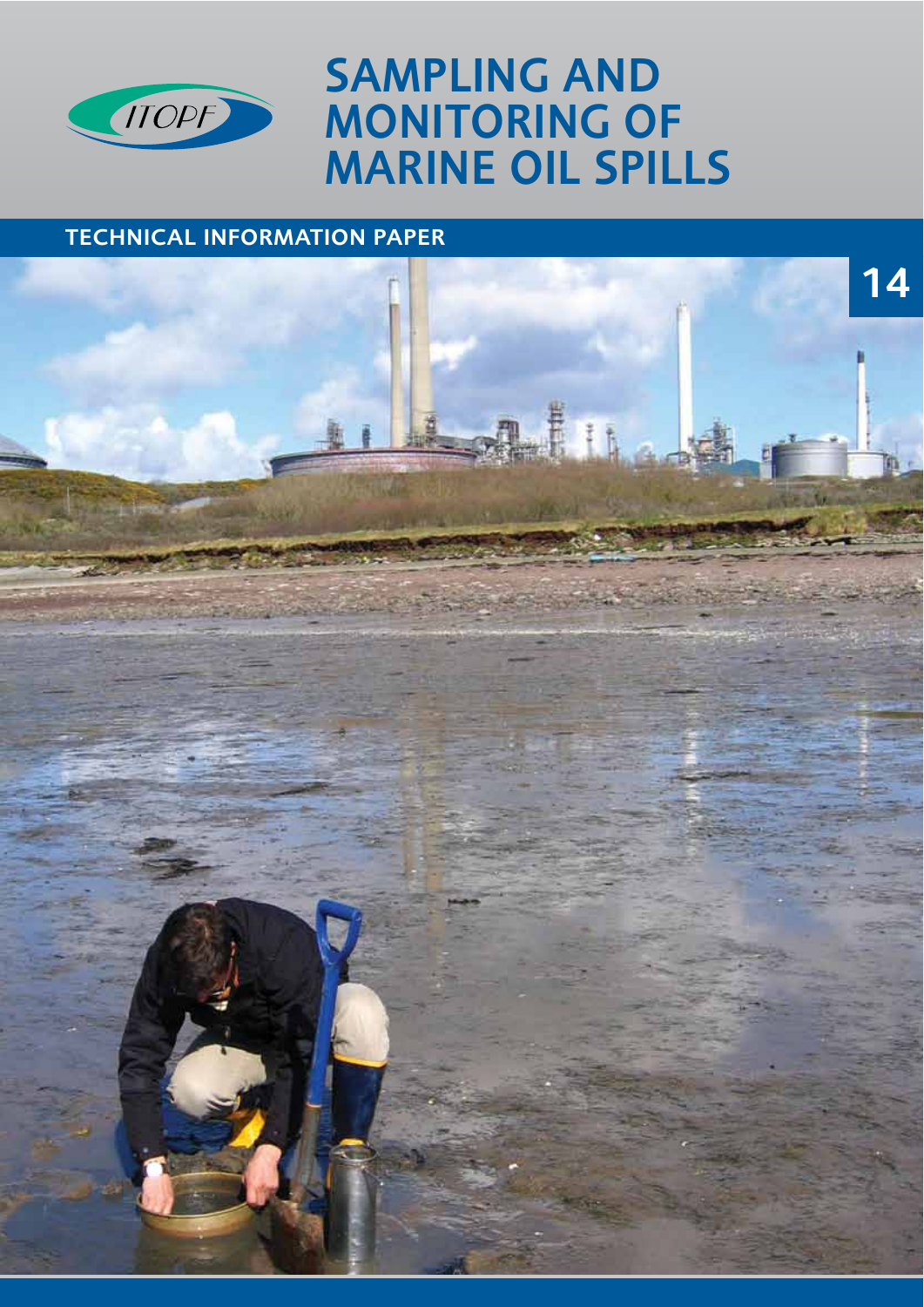## Introduction

Following a spill of oil, governments and other organisations often wish to know the extent of contamination of key resources or the impact of the incident on the marine environment. This information is important to determine if prompt action may be required to protect human health or sensitive resources. To facilitate decision-making, monitoring programmes may be undertaken, which will often involve surveys and the collection of samples of oil, water, sediment or biota for chemical analysis.

This paper provides a broad overview of the monitoring and sampling procedures that can be used for qualitative and quantitative monitoring of oil contamination. While qualitative analyses can confrm the source of oil contamination, monitoring programmes are often concerned with the quantitative changes in hydrocarbon levels over time. Guidance on analytical best practice is given and common terminology is explained. However, the techniques and observations required to monitor specifc ecological or biological effects and to monitor contaminants in the air are beyond the scope of this paper.

## **Overview**

Following a spill, monitoring can be undertaken in a number of different ways depending upon the objectives of the monitoring programme. Documenting the extent of oil contamination through the use of aerial reconnaissance, boat- or shore-based surveys is usually undertaken as a frst step in any monitoring programme. This enables the distribution and extent of the pollution to be indentifed and, for resources at risk, it may be possible to formulate response strategies for their protection. Delineating the extent of the contamination visually (*Figure 1*) will assist with the design of any monitoring programme and allow sampling stations within and outside the area affected to be identifed according to the specifc objectives of the monitoring. The rationale for undertaking monitoring after an oil spill varies from incident to incident. Monitoring may not always be necessary, especially if the spill is small and resources are not at risk, or if the effects of the oil on a particular resource are well known. Where monitoring has taken place, it has often been carried out with the following objectives, to:

- authenticate the origin of the oil pollution;
- establish the risk of transfer of contaminants to the human food chain;
- ascertain the effects of the pollution on commercial fish and shellfish to support decision-making regarding the need, or otherwise, to impose fishing restrictions;
- verify the cause and effect; that is, to establish whether or not any environmental effects observed are directly attributable to elevated oil concentrations arising from a particular pollution event;
- measure hydrocarbon concentrations in sediment or water to aid decision-making over the continuation or termination of the response;
- determine the decline of hydrocarbon concentrations in the marine environment and to monitor recovery;
- identify conditions appropriate for initiating and sustaining restoration measures;



 *Figure 1: Following an oil spill, a monitoring programme may be required to determine the changes in the level of contaminants in the environment.*

- demonstrate that damage caused by a spill has been evaluated, that recovery is underway and that concentrations of oil in the marine environment are returning to background levels;
- address monitoring requirements set out under applicable national regulations, such as standards for bathing waters.

The aim of any monitoring programme must be to provide reliable, objective and useful information to answer specifc, rational concerns about the presence of oil spilt in the environment. Determining the extent and level of contaminants in the environment over time forms the cornerstone of most monitoring programmes and, for the vast majority of incidents, these are the only parameters that are necessary to measure. Further studies to investigate the potential for environmental impact as a result of oil contamination can be conducted alongside contaminant monitoring, but the methodologies employed to study individual resources or habitats are varied and numerous. As such, this paper focuses on the rationale and methodology for conducting contaminant monitoring to support decision-making during the response.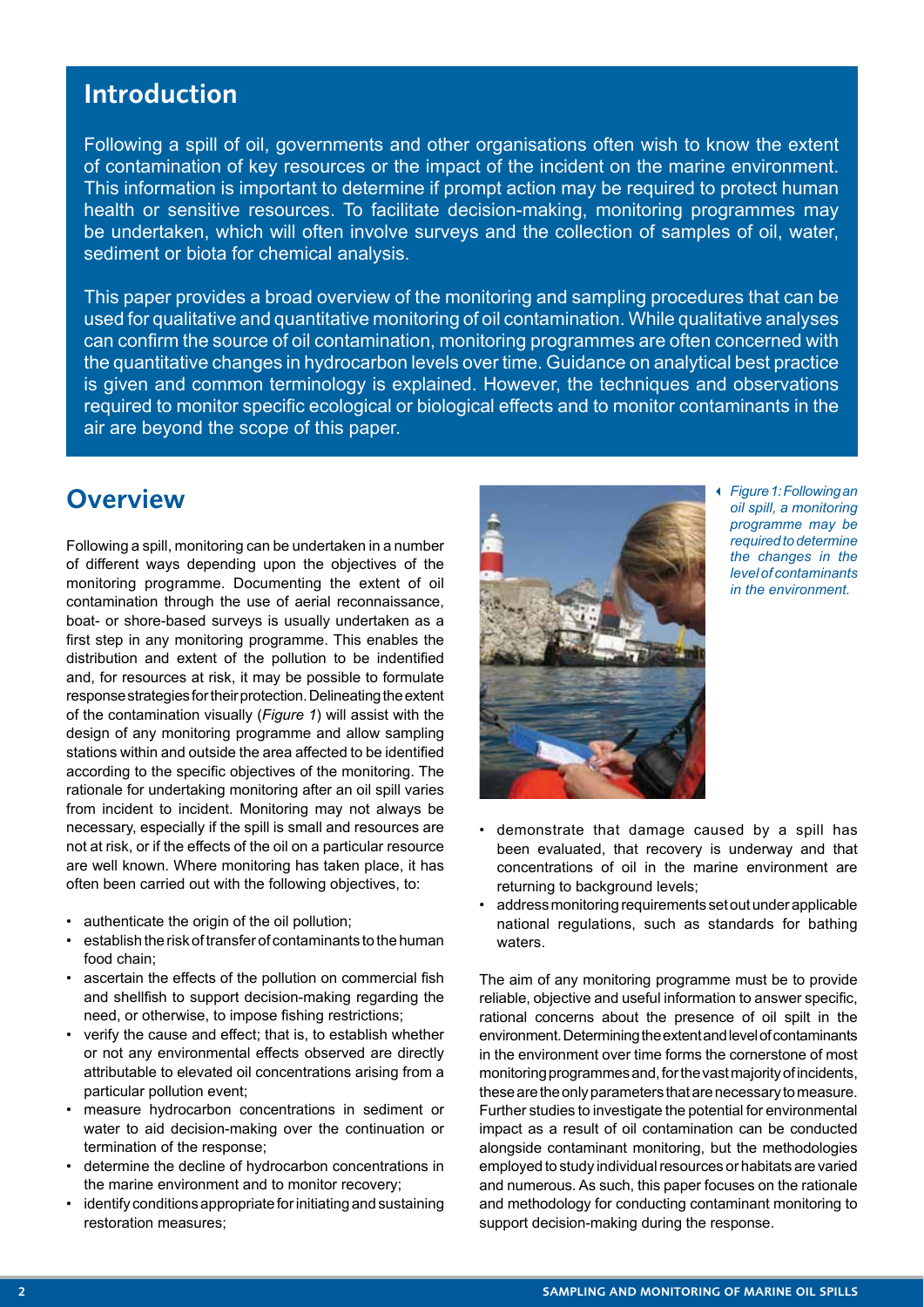While it is important that the objectives of any monitoring programme are defned as precisely as possible before work starts, a phased approach may be appropriate to allow for additional objectives to be included, or the initial objectives to be adjusted, depending on the results from an earlier phase of the study.

Three complementary approaches to conducting monitoring programmes are possible:

- comparison of post-spill and pre-spill data;
- comparison of data from contaminated areas and uncontaminated reference sites, and
- monitoring changes over a period of time.

Monitoring forms an important interface between the scientifc, legal, operational, and financial aspects of an incident. Results produced systematically may be used to confrm the source of the spill and thus the legal liabilities, to validate the decisions made during the clean-up operation (for example, appropriate methods and optimal termination end points) and to follow environmental recovery. As the outcome of monitoring studies can have a signifcant bearing on compensation and other fnancial issues, the most constructive approach to monitoring is one in which all parties work co-operatively. This can be achieved through joint sampling and analysis, through the use of an independent third party, or by one party undertaking the sampling and analysis and sharing the results. Although differences of opinion may arise in the interpretation of the results, each of these approaches reduces the duplication of effort and costs and maximises the opportunity for agreement on the basic facts.

## Designing a monitoring programme

An understanding of the fate, behaviour and effects of spilt oil and the potential pathways by which resources may be exposed to hydrocarbons will facilitate consideration of whether or not a monitoring programme is needed and, if so, will assist with its design<sup>1</sup>. The geographical extent of the pollution enables the area of study to be delineated, although these boundaries may need to be redefned in cases of a continual oil release, where remobilisation of stranded oil is a factor, or where the results of the initial sampling and analysis indicate that the area affected is different than first thought. The type of oil spilt and the extent to which natural resources are likely to be exposed are also key parameters to consider when designing a monitoring programme. Taking into account these factors, as well as potential exposure pathways, enables appropriate spatial and temporal parameters to be applied.

When designing a monitoring programme, the first stage is to defne the objectives of the study clearly and to determine the information and data necessary to achieve these objectives. The objectives will defne the scope and content of the programme and are normally set by a government authority or in response to potential claims against the polluter. In either case, the scope of the study and the plan for its implementation need to be agreed at an early stage and, ideally, cooperatively as explained earlier.

Having agreed the objectives, a detailed monitoring plan can be created that establishes the type of data or information to be acquired and whether samples need to be taken, the distribution of sampling stations and the type, number and volume of samples to be taken at each station. The frequency of sampling, the type of analysis and the overall timeframe of the study will depend on the objectives of the monitoring. For example, if the objective is to establish that oil concentrations in the environment are decreasing to background levels, the study can be considered complete once background levels have been reached or the results show a satisfactory rate of decline. In many ship-source oil

*1 See the separate ITOPF papers on Fate of Marine Oil Spills, Effects of Oil Pollution on Fisheries and Mariculture, Effects of Oil Pollution on Social and Economic Activities and Effects of Oil Pollution on the Environment.*

| Location                       | <b>Monitoring objective</b>                                                                                                                                                         | <b>Monitoring activity</b>                                                                                                                                                                                                                                                                                                                                                                                                                                                             |
|--------------------------------|-------------------------------------------------------------------------------------------------------------------------------------------------------------------------------------|----------------------------------------------------------------------------------------------------------------------------------------------------------------------------------------------------------------------------------------------------------------------------------------------------------------------------------------------------------------------------------------------------------------------------------------------------------------------------------------|
| <b>South</b><br><b>America</b> | To determine the extent of oil<br>contamination and the need for<br>continued clean-up measures.                                                                                    | Extensive boat and shoreline surveys were conducted to document visually the<br>presence and absence of oil on the water and the extent of shoreline oiling. Oiled sites<br>requiring clean-up were identified and appropriate clean-up techniques recommended.<br>Continual observations made during the clean-up operations and a final inspection<br>once the work had been completed allowed for recommendations to be made<br>regarding appropriate termination of clean-up work. |
| <b>Europe</b>                  | To establish the level of oil<br>contamination in sediments at<br>key sites oiled as a result of the<br>incident.                                                                   | Sediment samples were collected from beaches and shallow waters from key sites<br>known to have been oiled during the incident over a period of 3 months. Samples were<br>analysed for THC and PAHs. The results of the monitoring showed that most of the<br>sediment was relatively unaffected by the oil spill.                                                                                                                                                                     |
| <b>Indian</b><br>Ocean         | To ascertain whether drinking<br>water in water wells located<br>on the shoreline had been<br>contaminated as a result of the<br>loss of the cargo of phosphate<br>and bunker fuel. | Samples of water were taken from wells along the contaminated shore and from wells<br>outside of the area and analysed for phosphate, PAHs and heavy metals. Comparison<br>of the average values for water taken from the reference wells and wells in the<br>contaminated area showed no significant difference, allowing the conclusion that the<br>incident had not caused contamination of the local drinking water supply.                                                        |
| <b>Atlantic</b><br>Ocean       | To establish the spatial extent<br>and duration of potential<br>contamination to a fishery.                                                                                         | A sampling programme was instigated to collect species samples from the affected<br>area and from reference sites and over a number of months. Samples were analysed<br>to monitor depuration rates of PAHs and compared with background levels reached.                                                                                                                                                                                                                               |

5 *Table 1: Examples of monitoring objectives and activities in past oil pollution incidents. The various parameters analysed are discussed later in Box 1.*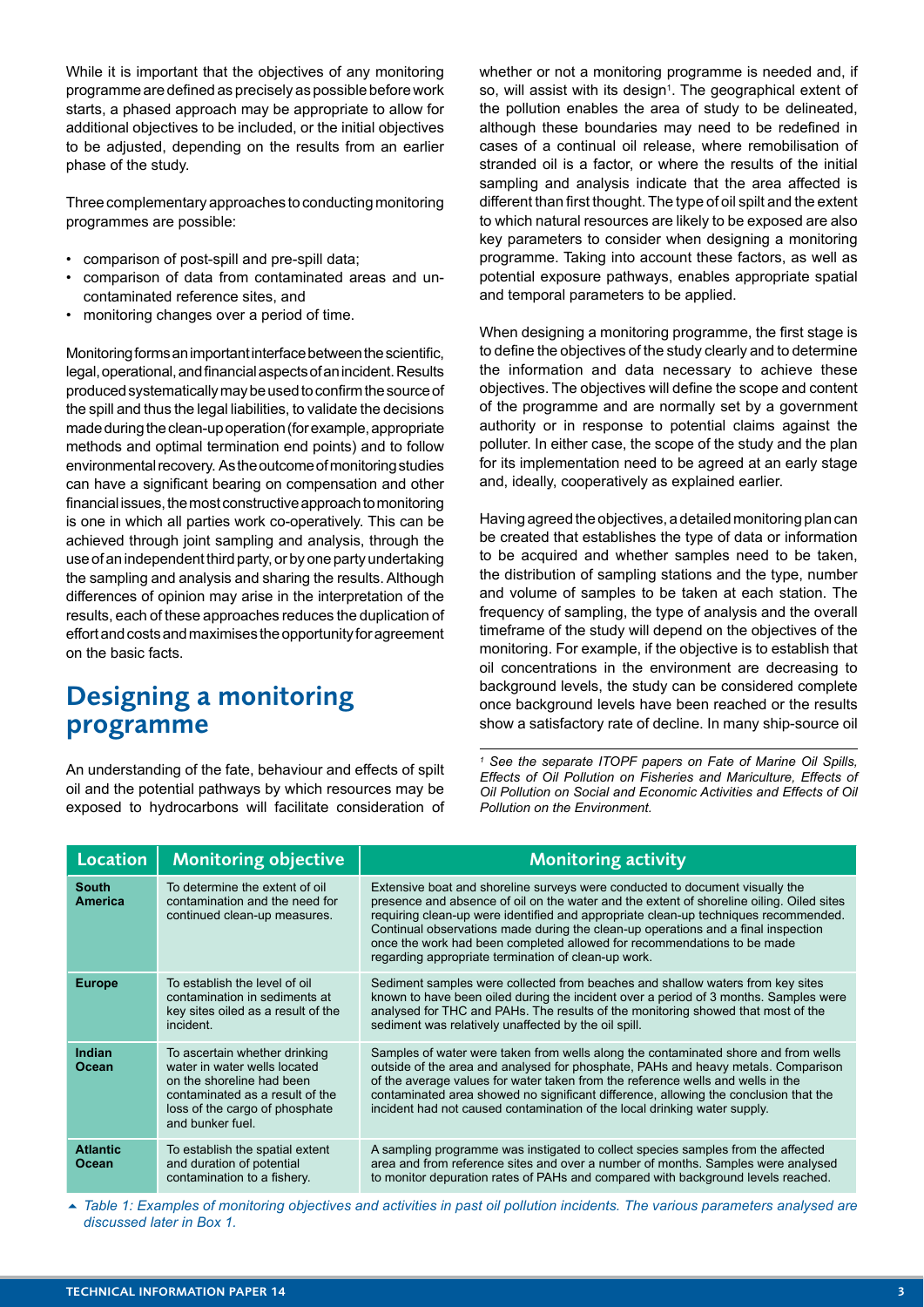spills, little in the way of appropriate pre-spill data exists and there will be few opportunities to obtain true control samples. For this reason, monitoring programmes often rely upon control data collected during an incident from unaffected, reference sites nearby. It is important to ensure that the reference sites selected are representative of the habitat types being studied within the area affected and that they are comparable in terms of biota, topography and physical nature, for example, exposure to currents or wave action. Furthermore, surveys intended to provide quantitative data must take into account the natural variability that typically occurs in any ecosystem. Comparison of a time series of measurements from reference sites and from within the area affected allows naturally occurring variability and seasonal changes to be taken into account.

Table 1 provides examples of monitoring objectives from past oil pollution incidents and provides a summary of the monitoring activities undertaken.

#### Location and number of monitoring sites

Field surveys can be useful for rapidly collecting geographically-referenced information on the location and extent of the oil. Surveys can also be useful for monitoring qualitatively the effectiveness of shoreline clean-up operations or the progress of natural recovery, especially when carried out at regular intervals. The location and number of sites that should be included in feld surveys or sampling stations will depend largely on the variability of impact and the variability and extent of the shoreline affected. Care should always be taken to ensure that the sites chosen are representative of the area being cleaned, the contamination observed or habitat being monitored. However, most oil spill scenarios do not require the use of sophisticated statistical procedures to determine the number of sites to be surveyed or the number of samples to be collected. In reality, compromises and a certain degree of pragmatism are often called for in order to satisfy both the demands of statistical reliability and the practicality of accounting for the full spatial and temporal variation of complex ecosystems within the available timeframe and fnancial constraints. Furthermore, there are few universal rules regarding the optimum location and number of sampling stations for post-spill monitoring studies. Instead, this will depend on the objectives of the monitoring programme and on a number of case-specifc variables such as the:

- quantity and type of oil spilt;
- weathering behaviour of the oil (e.g. spreading, dissolution, etc);
- physical characteristics of the area affected (e.g. sandy, exposed, etc);
- nature and location of sensitive resources;
- means available for sampling and analysis; and
- physical conditions that might constrain sampling (e.g. access or weather).

In the simplest situations, for example where the objective is to establish the source of contamination, probability-based sampling designs are not required. Instead, a very small number of samples taken from the oil slick or contaminated

shoreline would usually be accepted by all parties as representative of that contamination.

In some cases, the optimum locations and number of sampling stations can be deduced by overlaying a map of the study area with a grid showing the oil contamination, annotated with GPS co-ordinates. A transect or a series of transects can be useful for defning trends in relation to distance from the pollution source (*Figure 2*) or to other environmental variables, such as tidal height. This systematic approach may be particularly useful for areas of relatively homogenous shoreline, such as wide areas of marsh or sand. In nearshore areas with some complexity in physical characteristics (for example, separate bays), or in spills affecting extensive areas of coastline, the area may be sub-divided into smaller, stratifed zones to be monitored individually. In practice, sampling stations should be selected to refect the distribution of oil and natural environmental gradients, and in this respect it is helpful to draw upon local knowledge when planning the monitoring programme.

Entirely random approaches to sampling are possible, but they are rare when sampling solely for contaminants in a monitoring programme. Although a random approach would enable greater use of statistical inference in the reporting of results, a signifcantly large number of samples would need to be analysed at much greater cost for little improvement in the data obtained. Instead, in complex cases, a useful compromise can be achieved by making certain elements of the study random, for example, using stratifed random sampling, or implementing more sophisticated phased (i.e. cluster) or composite sampling. Setting up an appropriate probability-based sampling design in such cases may call for the services of an environmental statistician. Various approaches to designing the statistical approach for sampling plans are summarised in Table 2.

#### Timing of the monitoring programme

While there are no defnitive deadlines for contaminant monitoring and sampling activities following a spill, the sooner monitoring is started, the sooner short-lived



<sup>5</sup> *Figure 2: Location of water sampling stations in proximity to a vessel's beached position (yellow star). (Source — Environmental monitoring conducted in Lyme Bay following the grounding of MSC NAPOLI in January 2007, with an assessment of impact. CEFAS Aquatic Environmental Monitoring Report no. 61 — http://cefas.defra.gov.uk).*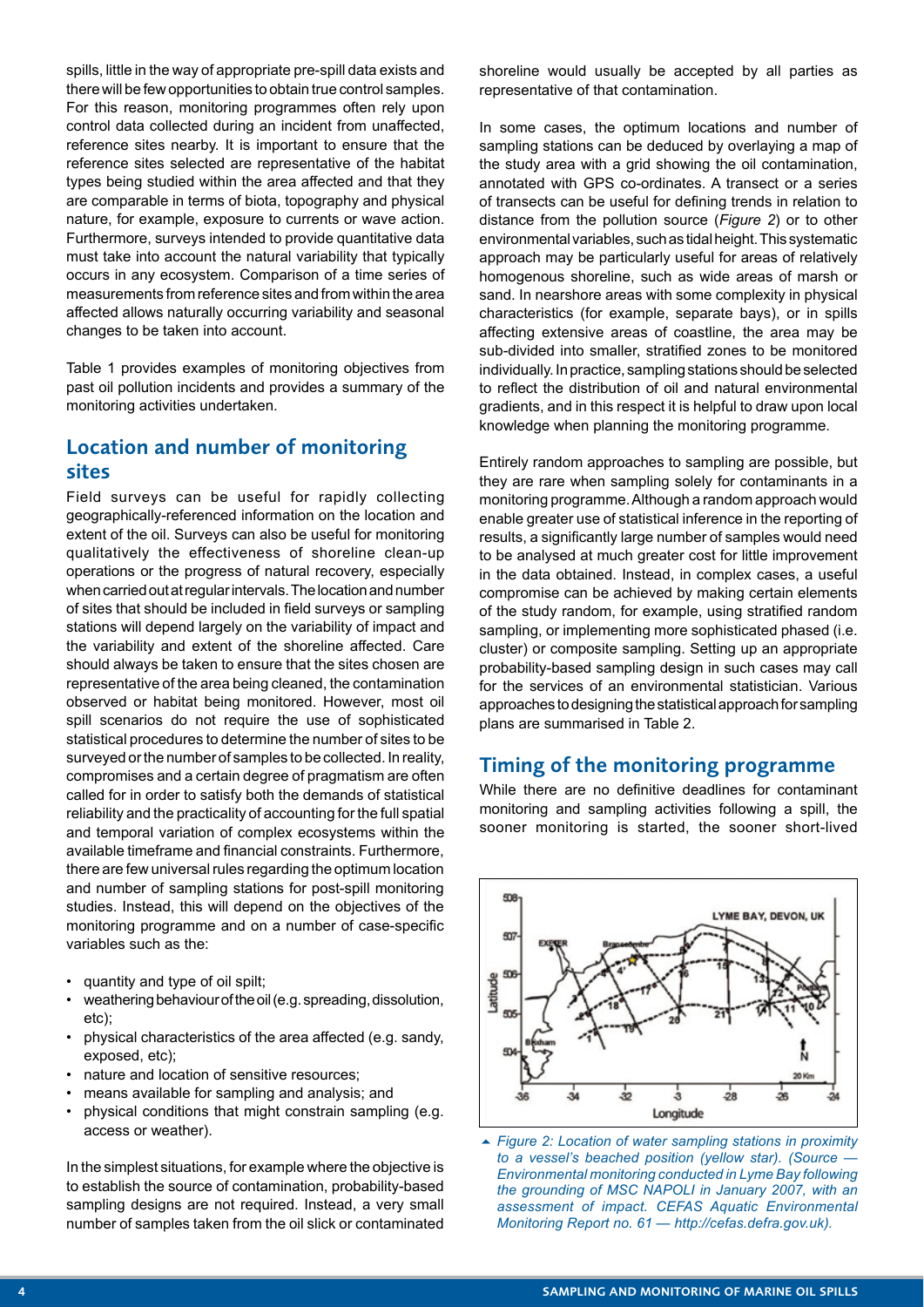| <b>Sampling design</b>               | Main characteristics in relation to post-spill monitoring                                                                                                                                                                                                 |
|--------------------------------------|-----------------------------------------------------------------------------------------------------------------------------------------------------------------------------------------------------------------------------------------------------------|
| Judgemental<br>sampling              | Easy to implement, 'common sense' approach, especially good for fingerprinting and consensual, low effort<br>monitoring programmes. An example of non-probability sampling, based on the judgement of the person<br>sampling.                             |
| Simple random<br>sampling            | Samples are chosen entirely by random from a larger group. Statistically sound, easy to implement in<br>homogenous areas (open waters, long and constant coastlines, fisheries); difficult in areas of varied coastline<br>and varied contaminant levels. |
| <b>Stratified random</b><br>sampling | A 'judgemental' variation of simple random sampling where areas are broken up into case-relevant sub groups<br>(or stratum) for random sampling. Good in heterogeneous areas (diverse in character) when sub-groups within<br>an overall group vary.      |
| Systematic (grid)<br>sampling        | Appropriate for large areas with little known variation, especially for vessel-based sampling where transects<br>can be made. Statistically troublesome where other variables may be systematically involved (e.g. other<br>contaminant sources).         |
| <b>Cluster sampling</b>              | Efficient, multiple-phase approach that allows a second, more detailed study of hot-spot areas identified in first<br>phase (often a grid design).                                                                                                        |
| <b>Composite</b><br>sampling         | Extremely efficient phased approach where large areas can be screened by combining samples for analysis.<br>Not appropriate in areas of highly varied contamination.                                                                                      |

5 *Table 2: Typical statistical approaches to sample station distribution in post-spill monitoring.*

(ephemeral) effects can be detected and the changing extent of contamination recorded. Where sampling is necessary, samples of oil from potential sources should be secured and preserved at the same time as gathering samples from the areas affected to verify the source and collecting samples for ephemeral data (in particular water samples). As many impact assessments are based on model predictions, ephemeral data may be important in order to document the actual concentration to which biota have been exposed to verify the predictions.

The duration of the monitoring programme and frequency of repeat sampling depends on the programme objectives and the inherent characteristics of the specific parameters that are being measured. For example, measurement of total oil concentration in a contaminated environment is a parameter that may require weeks or months of monitoring before background concentrations are re-established. On the other hand, if the objective is to determine the efficacy of a particular response technique, such as the use of dispersants, the immediate implementation of monitoring and rapid processing of results would be crucial to enable a timely decision to be made.

The availability of resources, such as trained staff and suitable sampling vessels, also needs to be taken into account, as well as the logistics and costs involved. The rate at which samples can be safely and correctly taken will depend on the weather, sea state, and the accessibility of sampling sites. Additionally, where ephemeral effects are to be measured, the area of concern may need to be adjusted or the desired intensity of sampling may have to be adapted in order to

take samples within the time available. In all cases, the timing and the overall programme design should take into consideration the likely time required for the processing of samples at analytical laboratories and the speed with which the results are required. For example, when investigating whether fisheries could be affected by a spill, the timing of sampling and analysis is likely to be infuenced by the need for data to inform decisions on the closure or re-opening of the fishery.

#### Budgeting for the cost

Responsibility for paying for the monitoring programme depends on the legal regime applicable within the country in which the incident or damage occurs. Regardless of who is to pay, it is good practice to produce a proposal containing an itemised budget early in the process (*Table 3*). Where relevant, this may be discussed with the bodies paying compensation prior to the commencement of the work.

Generally, the overall cost of monitoring should refect the level of effort involved, the frequency of surveys undertaken, the number of samples or sampling stations, the types of analysis required, and be in proportion to the scale of the issues being addressed. However, because some costs are fixed, for example vessel hire, the final cost per sample is not necessarily affected by the total number of samples taken and there may be opportunities to take more than the minimum number of samples at little additional cost. Nevertheless, because analysis costs tend to be directly related to sample numbers, it is often recommended to analyse only the minimum number of samples and keep the remaining samples in appropriate storage in case they are needed later.

| <b>Background</b>                                                                                                          | <b>Sampling</b>                                              | <b>Analysis</b>                                                                                                           | <b>Logistics</b>                                                                                                                                    |
|----------------------------------------------------------------------------------------------------------------------------|--------------------------------------------------------------|---------------------------------------------------------------------------------------------------------------------------|-----------------------------------------------------------------------------------------------------------------------------------------------------|
| • Case name, dates, location<br>• Names and affiliations of<br>scientific team<br>• Objectives, methods, and<br>procedures | • Period and frequency<br>Geographic scope<br>• Sample types | Laboratories undertaking<br>analyses<br>Analytical plans and related<br>costs<br>Date commitment for<br>publishing report | Description and costs of<br>equipment and materials<br>Costing of any special<br>logistical support<br>Costing of travel and<br>accommodation needs |

5 *Table 3: Typical components of a budget proposal.*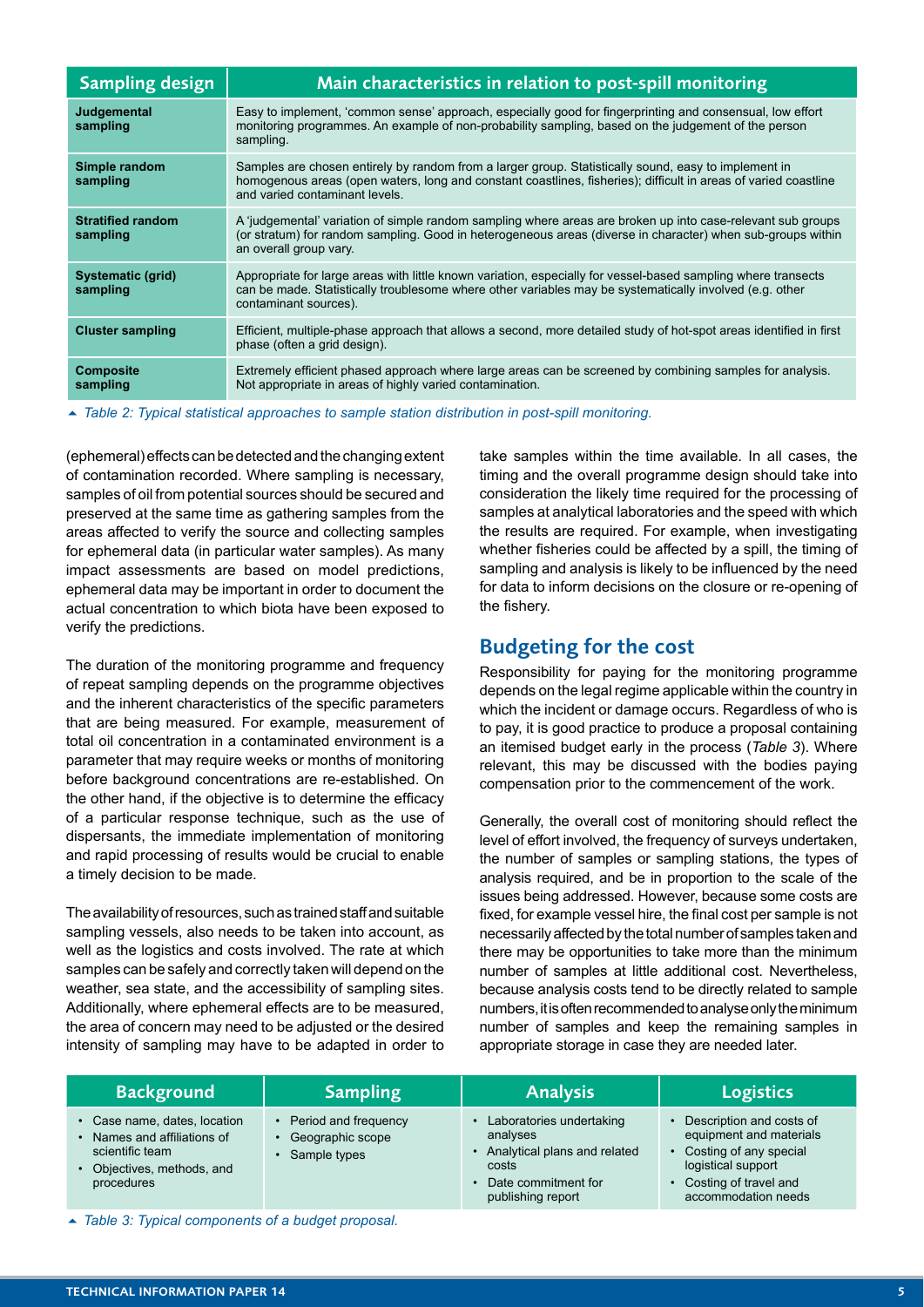Use of a phased approach is another strategy to keep monitoring costs in proportion. Compared with an initial phase of sampling that might take place shortly after a spill, later phases are often narrower in scope. Criteria for termination of the monitoring programme need to be considered early on, but contaminant monitoring would usually conclude once a return to background levels has been detected.

#### Selection of the laboratory

The laboratories tasked with undertaking sample analysis should be selected and agreed by all parties at the programme design stage. The laboratory must have the capacity to deal with the anticipated sample numbers and offer the techniques required to meet the programme objectives. Some of the preliminary enquiries that might be made to establish the suitability of a particular laboratory include:

- Are the laboratory technicians experienced and qualifed in the analysis of hydrocarbons?
- Does the laboratory have the requisite equipment, primarily UVF, GC-FID and GC-MS (as described later in this paper)?
- Is the laboratory nationally accredited or internationally recognised?
- What quality assurance and quality control procedures are in place?
- Can oil spill work be given priority over routine activities?
- What are the costs associated with screening the samples and undertaking the analysis?
- How will the results be reported?
- Is the laboratory willing to explain and defend its results in court if required?

#### Quality control

To maintain a high quality of sampling and analysis, every monitoring plan should incorporate two key elements:

- quality assurance (QA) to ensure that processes and procedures are in place to check that the aspects of the monitoring plan, such as sampling and analysis, are being carried out in the correct manner (an audit of the process); and
- quality control (QC) to ensure that the monitoring plan delivers the planned objectives (a check of the product).

Samples may be divided in a number of ways for quality control purposes and this is decided prior to sample collection:

- split samples: each fully-homogenised sample is divided after being drawn or taken, giving two or more parties the opportunity to undertake independent analyses;
- field duplicate/replicate samples: the same device and procedures are used at the same location to take two or more samples which should be identical. Such samples are used to test sample variance and their identity may not always be made known to the laboratory; or
- laboratory duplicate/replicate samples: split samples given to the same laboratory for analysis, yet described as being two different samples. These can be used to check the precision of laboratory analysis.

# Implementing the sampling and monitoring programme

The type and extent of field data and information collected depends on the objectives of the monitoring being carried out. For example, to monitor the effectiveness of dispersant application, in addition to visual observations by trained observers, ultra-violet fuorometry (UVF) can be used to collect data on oil concentrations in the water column2. Clearly, to be useful for decision making, the results from feld surveys need to be forwarded to the command centre in a timely manner.

Although aerial surveillance is useful for gathering information on the overall geographical extent of oil at sea and on the shoreline, more detailed shoreline surveys aimed at rapidly documenting shoreline oiling provide crucial information to help determine appropriate clean-up techniques. In addition to written notes and sketches, it is common practice for shoreline surveys to document fndings using photographs and videos. For both aerial surveillance and shoreline surveys, it is useful to record images using GPS data, thereby allowing straightforward referencing of data and information<sup>3</sup>.

Where the properties of the oil and the environmental conditions at the time of the spill indicate that signifcant quantities of oil may have sunk, underwater surveys may be required to establish whether or not this has occurred and to determine the extent of any areas affected. Such surveys could be achieved through a variety of methods, such as visual assessment, either by divers or a remotely operated vehicle (ROV), acoustic sensors and sonar, or mechanical methods. Mechanical methods in the form of sorbent materials anchored in fixed positions or towed across the seabed (*Figure 3*) have been used to detect the presence of sunken oil in past cases.

*2 See the separate ITOPF paper on Use of Dispersants to Treat Oil Spills.*

*3 See the separate ITOPF papers on Aerial Observation of Marine Oil Spills and Recognition of Oil on Shorelines.*



5 *Figure 3: Using sorbents for sub-tidal sampling. The frame, with sorbent attached, is towed along the seabed. The presence of oil on the sorbent when raised allows the geographical extent of sunken oil to be determined.*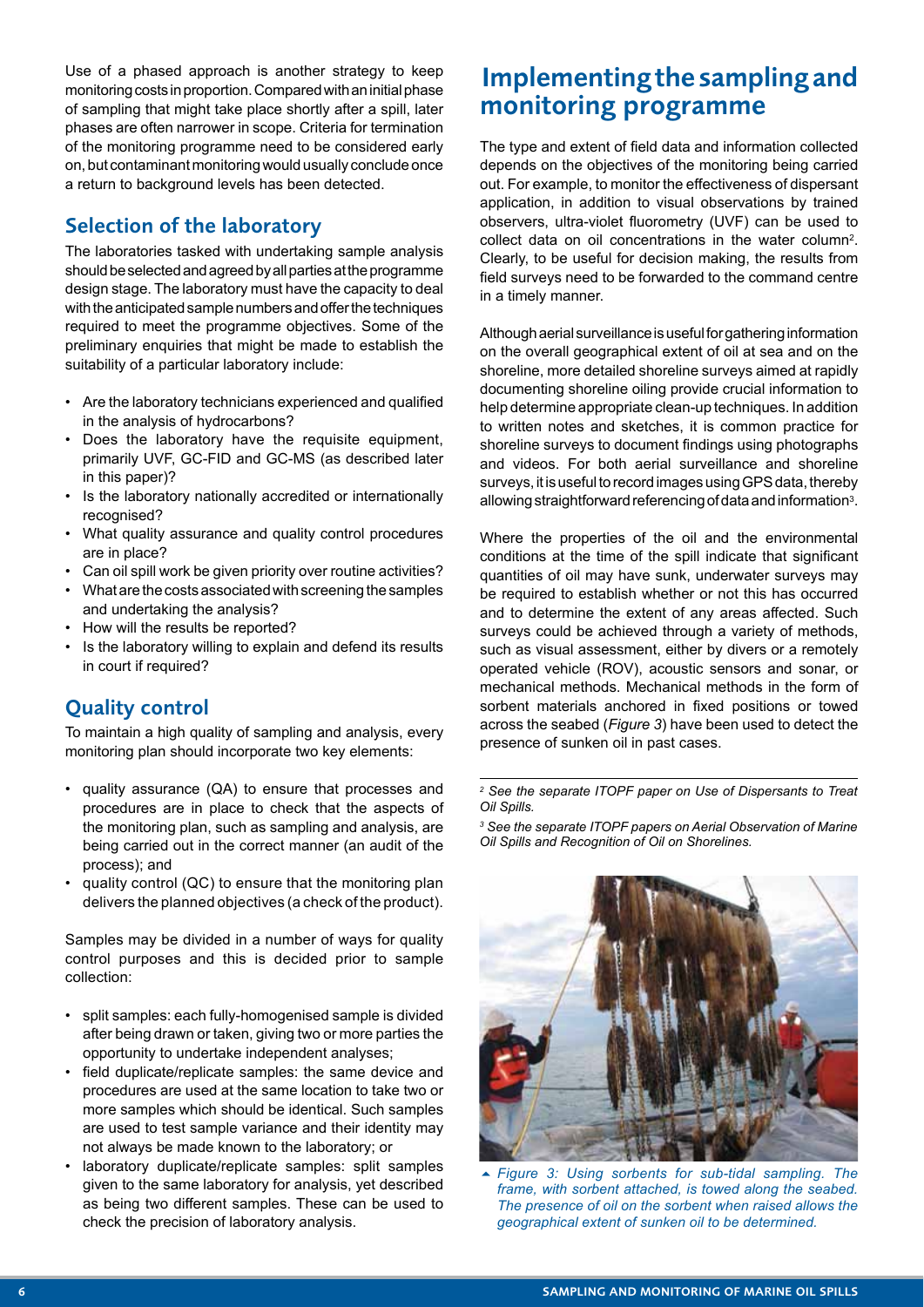| <b>Description</b>                                                                        | Indication of minimum required quantity<br>(per sample) |  |
|-------------------------------------------------------------------------------------------|---------------------------------------------------------|--|
| Pure oil source sample                                                                    | $30 - 50$ ml                                            |  |
| Contaminated oil (e.g. emulsified oil, oil from the sea or shore,<br>sandy tarball, etc.) | $10 - 20$ q                                             |  |
| Debris with oil, oil stained sand                                                         | Sufficient quantity that oil content is approx. 10 q    |  |
| <b>Oiled feather</b>                                                                      | 5–10 feathers depending on oil quantity present         |  |
| Fish, shellfish (flesh and organs)                                                        | Multiple individuals of same species totalling 30 g     |  |
| Water sample with visible oil                                                             | 1 litre                                                 |  |
| Water sample with no visible oil                                                          | 3-5 litres                                              |  |

5 *Table 4: Guidelines for the amount of sample typically required for hydrocarbon analysis.*

Regardless of the type of feld data and information being collected, protocols, such as SCAT (Shoreline Clean-up Assessment Technique or Team), should be developed to ensure accuracy and consistency in how the data and information are collected. Furthermore, the personnel undertaking the surveys should be appropriately trained. Any field data or information collected should be suitably categorised, stored and archived, enabling it to be linked to the results of any other monitoring studies that may be undertaken.

# Sample collection

Sample collection procedures should conform to international best practice and should be described in detail in the monitoring plan. This approach ensures that the sampling teams follow the same protocols in the field and that sufficient information is available to enable the results to be interpreted correctly. If internationally accepted best practice has been followed, it is also more likely that the results can be defended in court, if this becomes necessary. Guidelines for the amount of sample of various types are provided in Table 4.

#### Source samples

Among the most important samples to obtain early on in a monitoring programme are clean and verifed samples of oil from all potential sources (*Figure 4*). When the source is known, such as a ruptured pipe or ship's tank, and accessible, samples can be taken directly by qualifed personnel (*Figure 5*). Where the source is not known, samples may need to be taken from several candidate sources. While oil in cargo tanks can generally be sampled from one location, the contents of bunker tanks or bilges are rarely sufficiently homogenous to be sampled from a single point and samples are often taken from multiple depths through the tank, usually top, middle and bottom.

Samples of oil are normally taken when cargo or bunker oil is being loaded onto the ship and these are kept as a matter of standard operating practice in case of commercial dispute. While they may be useful as source samples, it is important to note that there may be quality and chain of custody issues involved in using them, in particular if they have been stored in plastic containers. When the source of the oil is a sunken wreck and access for sampling is not feasible, it may be possible to collect an oil sample as the oil rises to the sea surface, directly above the wreck. If oil removal operations from the wreck are undertaken later, a small amount of recovered oil may be obtained from the salvage team. In cases where it is not possible to obtain a sample from the source, multiple samples of oil from contaminated shorelines can be used as proxy source samples.



5 *Figure 4: Decanting a bunker fuel source oil sample on board a casualty.*



5 *Figure 5: Ship-source sampling is a highly technical and potentially dangerous activity that should be carried out by vessel crew, marine surveyors or salvors.*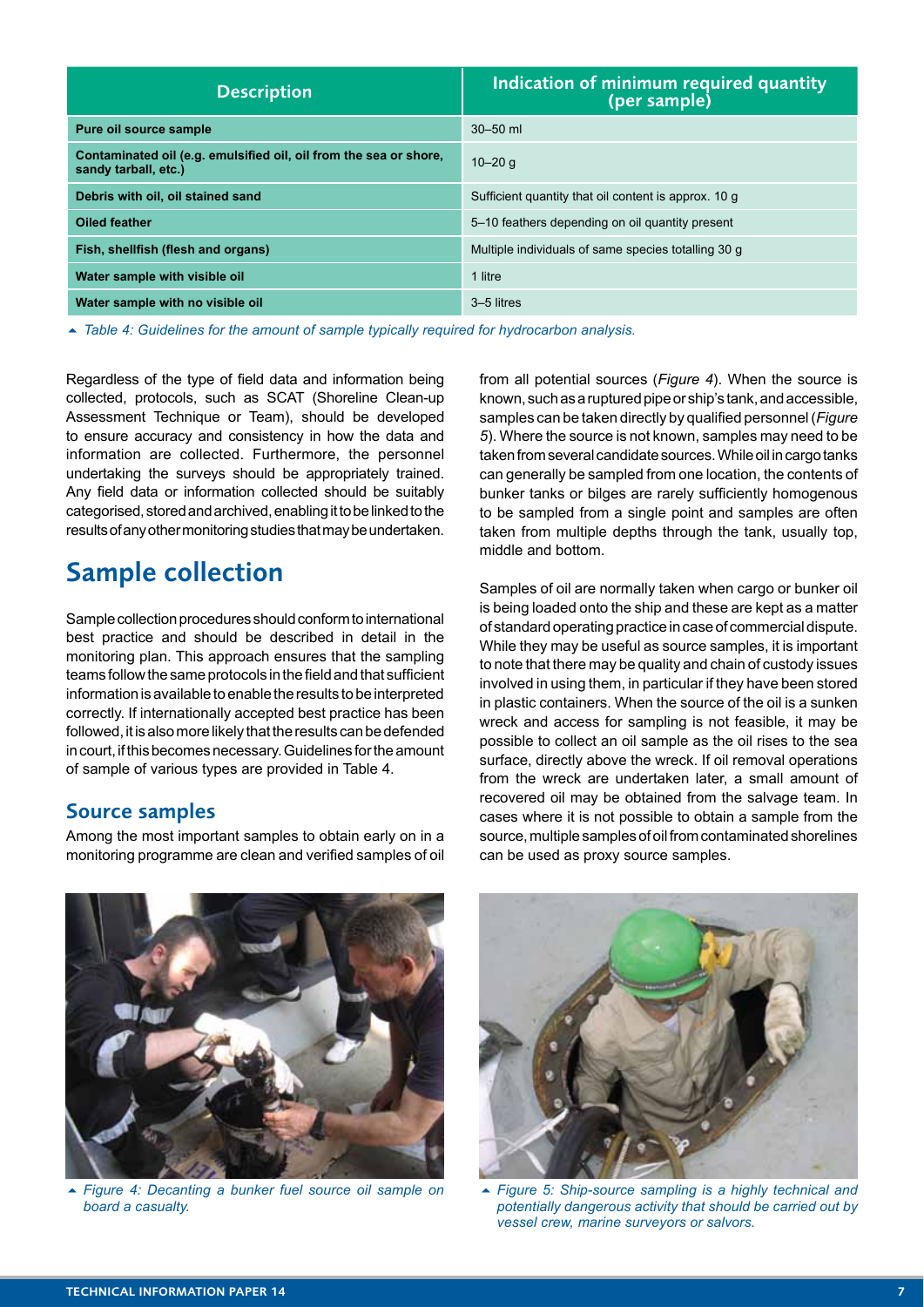

► Figure 6: Capturing floating oil with a clean sorbent pad.

#### Sampling spilt oil

Samples of foating or stranded oil are taken generally for qualitative purposes to confrm the source of the oil, rather than quantitatively to map concentrations. Only small quantities of oil (i.e. 10–20 g) are usually required for analysis. Samples from the water surface can be collected directly with sampling jars or sorbent pads (*Figure 6*). If access is restricted, samples may be collected using a bucket on a rope or by using extension poles. Samples should be taken from the bow of the sampling boat, avoiding any sheens from the sampling vessel's hull and engine exhaust or cooling water.

Occasionally samples of thin oil sheen are required, for which specialist sampling equipment exists, such as finemesh sampling nets. Only very small amounts of oil are obtained from sheens and, the thinner the flms that are to be sampled, the greater the risk of sample contamination (for example, from the sampling vessel or equipment). For quality control, unused sampling nets or sorbent pads should be provided to the laboratory as references for analysis alongside the sample.

The procedure for sampling oil stranded on shorelines or within an intertidal zone generally involves scraping or gathering the oil into a sample jar (*Figure 7*), taking care to minimise the sand and debris content.

#### Environmental samples

Sampling and monitoring that is intended to quantify hydrocarbon contamination involves a shift from targeting the spilt oil to sampling the medium that has potentially been contaminated. The initial approach is often to take samples from the water column, as this is the pathway through which the oil migrates to reach shorelines, sediments and biota. Depending on the objectives decided at the outset of the monitoring, evidence of elevated oil concentrations in the water column may provide the trigger for extending the sampling regime to other targets, such as biota. In other cases, an intensive environmental monitoring programme (i.e. contaminant monitoring and biological impact assessment) may be initiated, requiring a suite of water, biota and sediment samples, but this is usually necessary only if the pollution has been extensive and the impacts are potentially signifcant.



5 *Figure 7: Sampling stranded oil on the shoreline.*

It is important to ensure consistency throughout the sampling effort and, where possible, to ensure that comparable specimens are targeted. For example, when monitoring shellfish contamination at a number of locations, the same species of shellfish, and ideally at the same stage in their life cycle, should be targeted at all locations in order to allow meaningful, quantitative comparisons.

The volume or mass required for each sample depends on the number and types of analyses planned, the concentration of oil in the sample, the number of participant organisations requiring their own split sample and the number of duplicates or replicates required for quality control purposes. Modern testing procedures require only very small samples for relatively pure oil (*Table 4*).

#### Water sampling

Water column monitoring may be undertaken by field measurements *in situ* or by manual collection of samples that are preserved and transported to a laboratory for analysis. Field measurements include basic water quality and oilspecific detection, both of which involve portable field sensors that provide real-time output:

- Electronic water quality sensors measure such chemical and physical variables as pH, salinity, conductivity, chemical oxygen demand (COD) or biological oxygen demand (BOD). These do not have direct relevance for oil contaminant monitoring, but they may be useful in related ecological monitoring studies.
- Field sensors, specific to oil spills, such as towed multiwavelength fluorometers find greater application in response operations than environmental monitoring, for example, to indicate dispersed oil concentrations.

Manual collection of water samples can be undertaken with specialist sampling devices that are lowered to the desired water depth in the closed position (*Figure 8*). Once there, the device is opened to take the sample, then closed for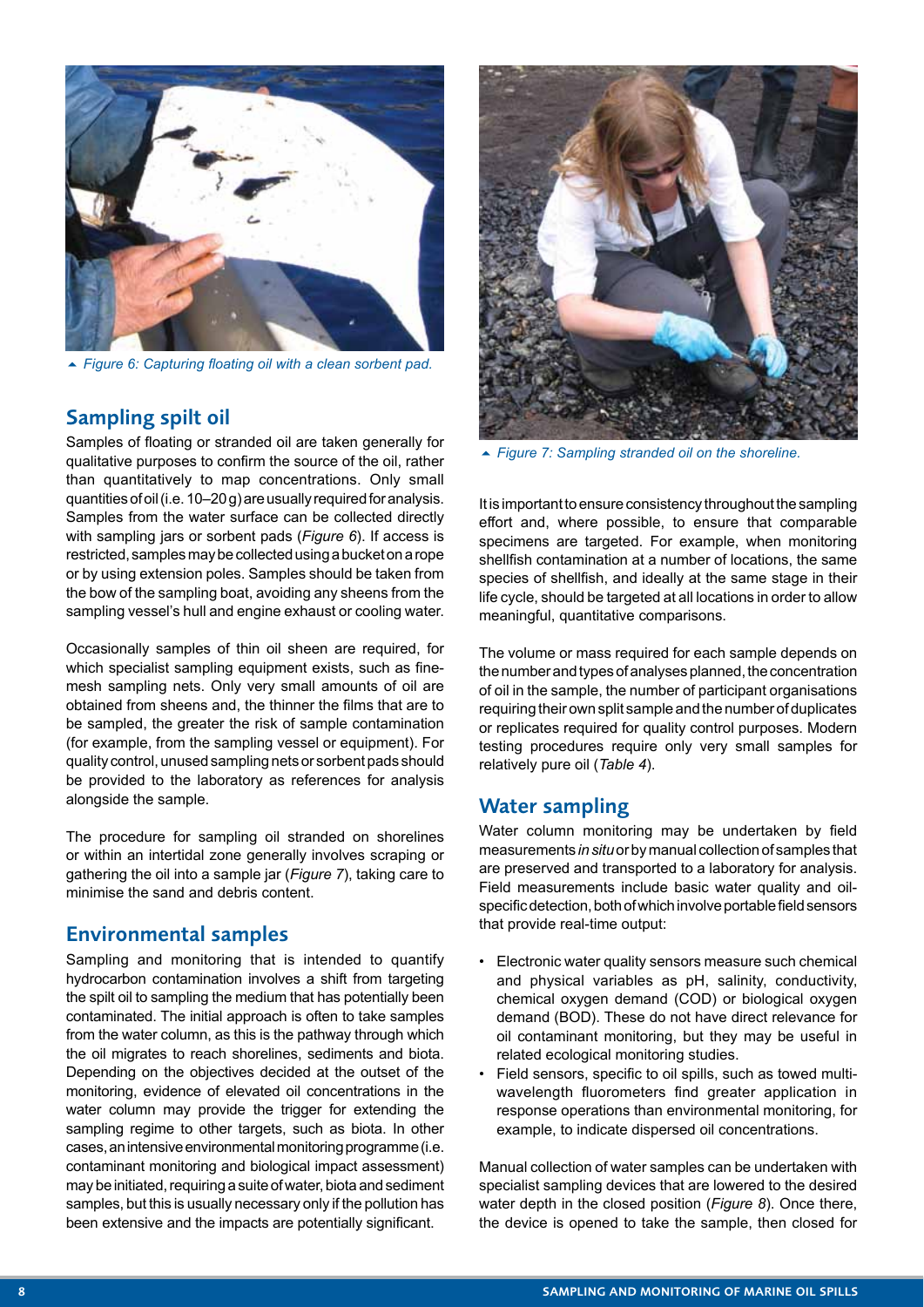

5 *Figure 8: Decanting water samples from the sample collection device into glass bottles, for split samples.*

retrieval to avoid contamination by oil flms that may be present on the sea surface. Manual collection for subsequent laboratory analysis remains the mainstream practice for contaminant monitoring.

#### Sediment sampling

The quantitative measurement of total oil, or the changing composition of oil in sediments as it degrades, often forms part of contaminant monitoring programmes (*Figure 9*). Subtidal sediments are generally sampled from vessels and, because of the low migration rate of oil into these sediment types, shallow grabs are frequently used. Well designed grabs avoid the contents being washed out during retrieval and it is good practice to rinse the grab with an appropriate solvent between collecting samples. Diver-operated corers are sometimes used, particularly if the presence of preexisting contamination from other sources is suspected.

Sampling intertidal sediments is usually carried out either using surface scrapers or with corers. The results might be used, for example, to aid decisions on when to terminate clean-up operations.

#### Biota sampling

Sampling procedures for biota are varied and will depend on the organisms and habitats to be included, for example demersal and pelagic species (i.e. those near the seabed or in the water column), benthic species (living on the seabed or in sediments), as well as birds and mammals. Studies should focus on trends within the ecosystem, rather than attempt to document every fuctuation from the norm, and the use of key indicator species has been shown to be the best approach. These species are often either commercially important or by their nature and exposure offer good opportunities to document contamination (for example mussels and other filter feeders). Samples can be either organ-specific (i.e. the same organ from a number of individuals) or whole-organism, with all soft parts homogenised (*Figure 10*).

Biota samples may involve both wild species and farmed species, such as those found in mariculture facilities. Mariculture should be sampled jointly with the facility operator and ideally at representative locations selected by the sampling team. For wild stocks of commercially exploited species, samples may be purchased from fishermen, although this approach has many quality control issues regarding where and when the fish were caught and the risk of cross-contamination. Collecting samples together with fishermen avoids these issues and is perhaps most appropriate in an artisanal fishery where the catch is local and brought ashore on a daily basis.

Birds, mammals or other higher organisms are not typical test subjects in oil contaminant monitoring because the



5 *Figure 9: Sample station locations selected for the assessment of seabed sediment contamination by oil after the SEA EMPRESS oil spill in Wales, UK. Following this large spill, it can be seen that sediment contamination some six months after the spill persisted mainly in shallow waters close to the coast. (Source: The Environmental Impact of the SEA EMPRESS Oil Spill; SEA EMPRESS Environmental Evaluation Committee (SEEEC) 1998).*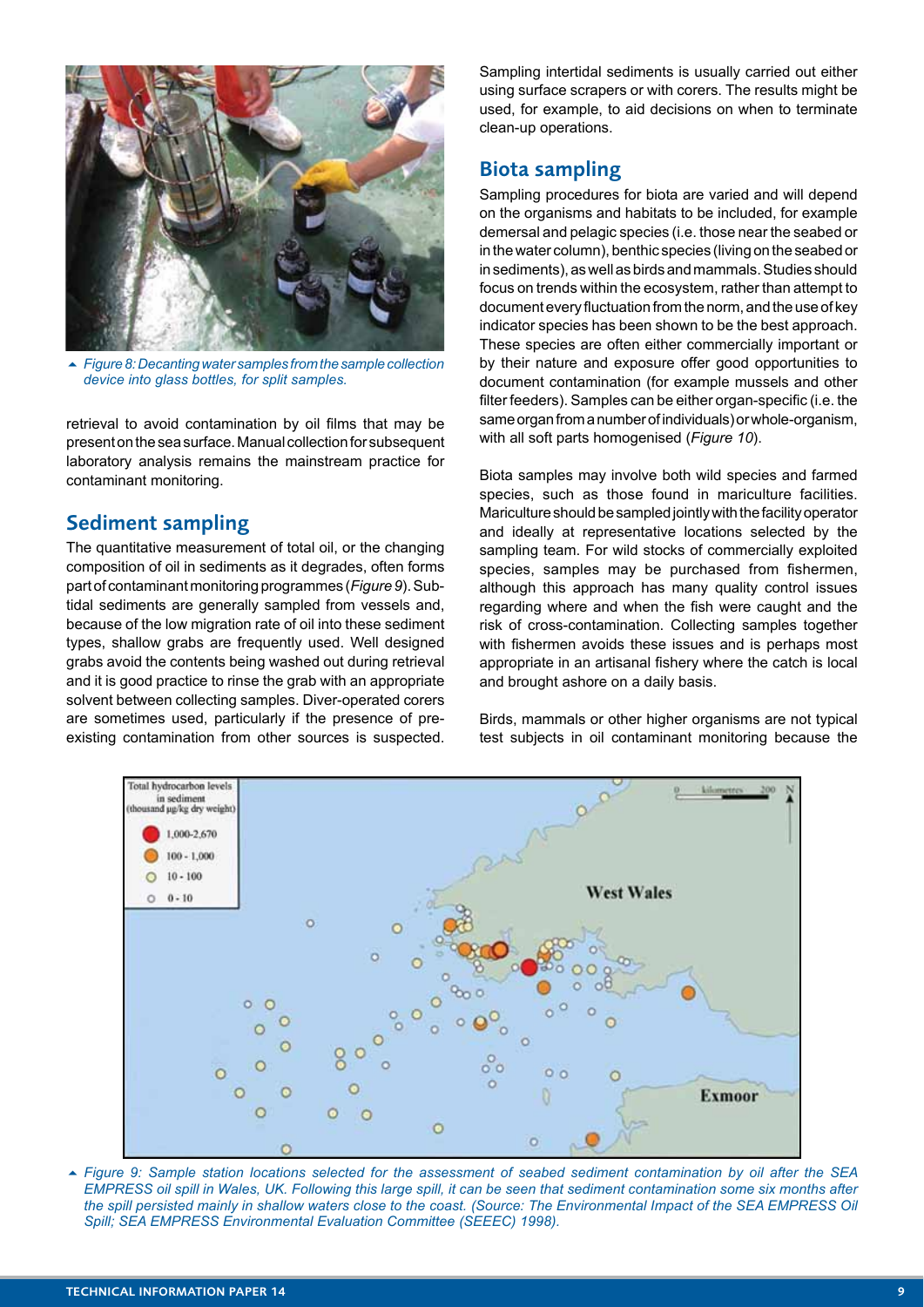contamination can usually be noted visually and the variability is greater than with lower indicator species, such as mussels. Samples from oiled animals tend to be taken from carcasses or in a non-intrusive manner from live animals, for example oiled feathers or oiled fur.

#### Handling samples

In many instances, the eventual use of a sample and analysis results are not known at the time the sample is taken. In order to maintain the integrity of the sample so that it can be used later, proper handling and storage protocols should be followed. The handling of samples in the field involves storage, labelling, pre-laboratory stabilisation, packaging, shipping and management of the process. The associated chronological documentation is referred to as the chain of custody.

#### **Storage**

Storage is an intrinsic part of sampling, because the material is placed immediately and directly into the storage container in order to minimise cross contamination and degradation. In some cases, the container itself is used as the collection device, such as when foating oil is skimmed or oiled sand is transferred into a glass jar. Ensuring a supply of appropriate containers for storage should be pre-planned. The use of nonspecialist containers, such as plastic water bottles, should be avoided unless no other suitable container is available. If there is a risk of contamination from dissolved plastic, the container itself may be analysed and used as reference against the result of the analysis. Many characteristics of appropriate storage containers are provided in Table 4 and Figures 11 and 12.

#### Labelling

Storage and labelling should be considered in tandem, because the chain of custody effectively begins as soon as the sample is put into a container. A programme of spatial or temporal sampling will require multiple containers and the scope for confusion and inadvertent mixing of containers is great. To avoid this, standard sample labels should be prepared, allowing the user to allocate a unique identifying reference for the sample, together with detailed information on where, when and by whom the sample was taken. If the sample is part of a joint sampling exercise, the name and contact details of a witness to the sampling should be included.

A parallel sample inventory should be maintained, for example, as an electronic spreadsheet, in which the same information is recorded and copies of which can be made available to interested parties and to the analytical laboratory. In addition to recording purely scientifc variables, sampling teams should document the names, dates, places and other details surrounding the custody of the samples as they are transferred from one party to another. Protecting the chain of custody ensures that the samples are not exposed to any risk of physical tampering, cross-contamination or any other alteration, whether intentional or not.

#### Stabilisation

Many samples will remain stable for some time and can be kept in their original sample containers because they are not particularly susceptible to degradation, for example weathered tar balls or pure oil, or because they are cooled or frozen, for example fsh tissue samples. Depending on the monitoring protocol, water and sediment samples may need to be stabilised in the feld if there is to be a delay in delivery to the laboratory in order to ensure their continued integrity. While samples may be acidifed or biocides added, the general practice is to carry out solvent extraction on the same day that the samples are collected. Even when frozen, a risk exists that samples may deteriorate and material may become absorbed onto the walls of containers. Consequently, the permitted storage time for samples may be strictly prescribed under some analytical protocols. Care must also be taken to procure only the purest solvents for extraction. Contaminants in solvents can confuse or mask the detection of compounds of interest, particularly when these compounds are at very low concentrations.

#### Packing & shipping

Samples are stored primarily in glassware and need to be packed carefully prior to transport to avoid breakage, loss



5 *Figure 10: The results of testing carried out to measure total hydrocarbon (THC) and polycyclic aromatic hydrocarbon (PAH) concentrations in fsh.*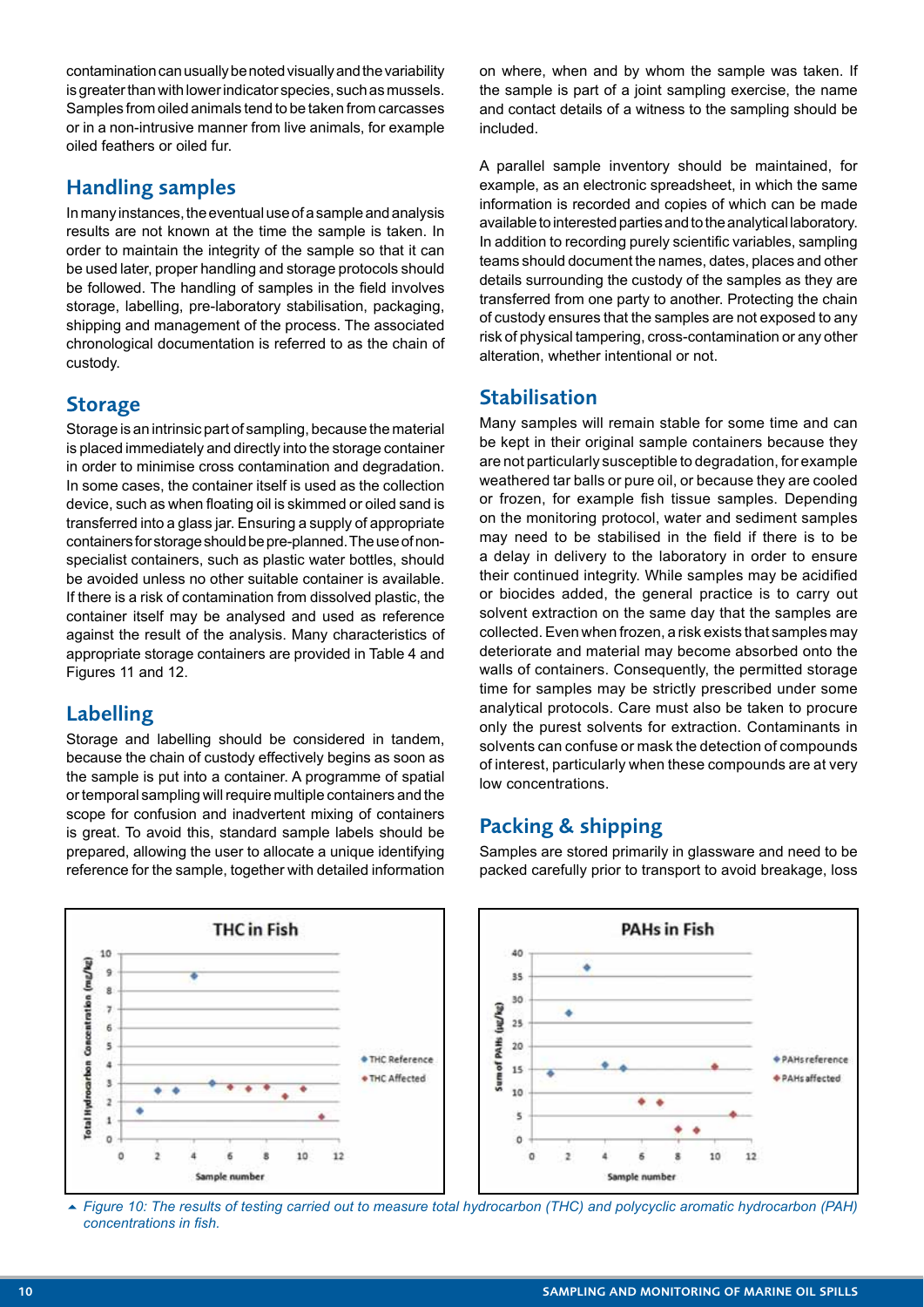or degradation of samples. Padded boxes with dividers are useful as are hard-shelled cooler boxes if these can be delivered securely to the analytical laboratory. In all cases, good practice includes minimising free water in oil samples, respecting the appropriate temperature for biological material, labelling any outer container with the name of the incident and enclosing an inventory of the samples within the package. As domestic shipping requirements differ from one country to the next, advice should be sought locally. International shipping of samples is generally more complicated and may involve adhering to stringent packaging and labelling rules where the characteristics of the oil, for example the fashpoint, will affect the required packaging and mode of transport.

## Analytical techniques for oil contamination

Once a suitable laboratory has been selected and the samples have been collected in the field, work can commence to analyse the samples to determine the source of the oil or the level of contamination. While non-specialists are not expected to undertake analysis, an appreciation of the different analytical techniques and their purpose is useful for those involved with planning and conducting monitoring programmes.



5 *Figure 11: Well labelled bunker samples in wide mouth glass jars (in this case split samples from a single tank).*

In order to appreciate the rationale for using a particular analytical technique to determine the level of oil contamination in samples, and to confrm the source of particular oil, knowledge of the chemical composition of oil can be helpful, as summarised in Box 1, overleaf.

No single international standard or set of guidelines covers the analysis of oil pollution samples worldwide. However, a number of relevant protocols at international and national levels can be followed during sample analysis, including those published by the:

- American Society for Testing and Materials (ASTM);
- American Petroleum Institute (API);
- US Environmental Protection Agency (EPA);
- Canadian Council of Ministers of the Environment (CCME);
- European Committee for Standardisation (CEN); or
- Euro-Asian Council for Standardisation in Russia (EASC).

On arrival at the laboratory and before the analysis work can commence, the samples should be cleaned to remove extraneous material and to concentrate the hydrocarbon compounds. The most common techniques are solventextraction and chromatography. The nature of this preparation step is dependent on the final analytical techniques to be used and the condition of the sample. For example, debris will need to be removed from sediment samples, emulsions will have



5 *Figure 12: Clear, narrow-mouth bottles (left) or plastic bottles (right) are not ideal containers for monitoring purposes.*

| <b>General guidelines</b>                                                                                                                                                                                                                                                                                                                           | <b>Remarks</b>                                                                                                                                                                                                                                            |
|-----------------------------------------------------------------------------------------------------------------------------------------------------------------------------------------------------------------------------------------------------------------------------------------------------------------------------------------------------|-----------------------------------------------------------------------------------------------------------------------------------------------------------------------------------------------------------------------------------------------------------|
| Samples should be contained in clean glass jars with Teflon lids or lids<br>lined with clean aluminium foil. Fluid source oils may be collected in<br>stainless steel containers. Solid or semi-solid samples can be transferred<br>with an unused lollipop stick or wooden tongue depressor. Nitrile gloves<br>should be worn ( <i>Figure 7</i> ). | Plastic containers can contaminate the sample. Sample jars<br>should be rinsed first with an appropriate solvent. New sampling<br>sticks must be used for each sample. Gloves avoid the risk of<br>contamination by trace oils from skin during handling. |
| Use amber bottles or keep samples in the dark during transfer and<br>storage.                                                                                                                                                                                                                                                                       | Protection against photo-oxidation and degradation for water<br>column samples, in particular.                                                                                                                                                            |
| Use 30 ml or larger sample jars for pure oil and oiled sediments. Wide<br>necks and screw caps are recommended.                                                                                                                                                                                                                                     | Narrow mouth and thin glass are harder to fill and may break<br>during transport.                                                                                                                                                                         |
| Do not fill the sample jars with liquid or oily debris completely.                                                                                                                                                                                                                                                                                  | Allow some space for thermal expansion, especially if there is a<br>risk of freezing.                                                                                                                                                                     |
| Sample jars should be correctly labelled with a unique reference number,<br>location, time and date, type of sample and other relevant information<br>$(e.g.$ depths).                                                                                                                                                                              | Prepare standard labels with as much information as possible<br>just before taking the sample. Use permanent pen and cover the<br>label with clear tape to maintain its legibility.                                                                       |
| Secure lid to avoid spillage and to prove that no tampering took place<br>along the chain of custody.                                                                                                                                                                                                                                               | Use tape to ensure the lid is secure.                                                                                                                                                                                                                     |
| Avoid contamination.                                                                                                                                                                                                                                                                                                                                | Clean sampling devices between samples with solvent. No<br>smoking! Keep away from boat exhaust or similar.                                                                                                                                               |

▲ Table 4: General guidelines for the storage of samples.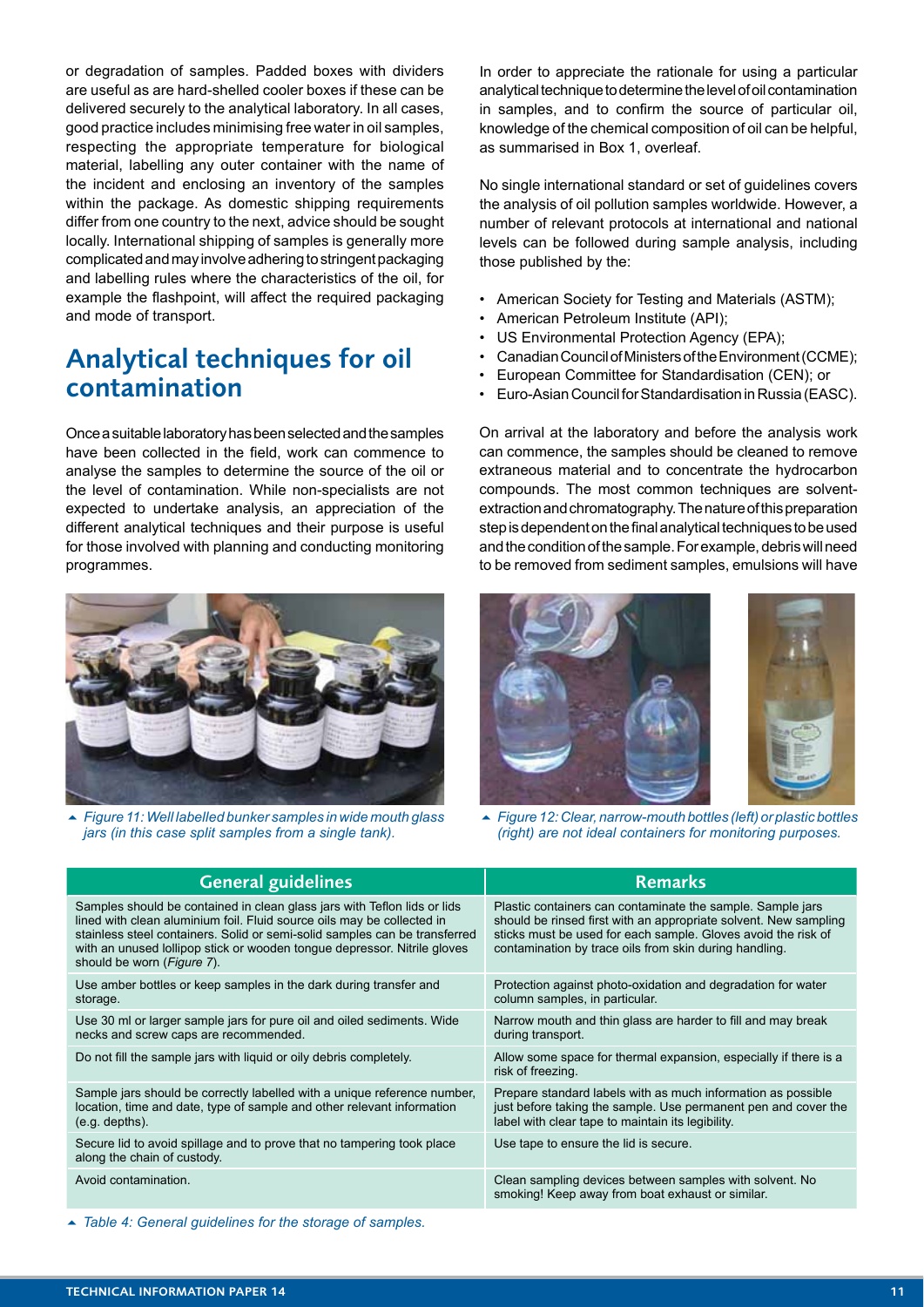to be broken (i.e. the water released and decanted), and oil samples extracted, even if apparently pure in appearance (*Figure 13*).

Chromatography is one of the many techniques where a mobile phase (containing the sample to be purifed) passes through a stationary phase. Two of the most commonly used techniques to fractionate and separate groups of hydrocarbon molecules are silica column gas chromatography (GC) and high-performance liquid chromatography (HPLC). While GC is available relatively widely, HPLC requires highly sophisticated equipment and very pure solvents and so is less prevalent. However, HPLC provides increased sensitivity and the ability to identify PAHs reliably.

To promote cost effectiveness and to expedite the process overall, samples are usually screened to select those that merit more detailed investigation and so reduce the number of samples for which full analysis is required. The combined technique of gas chromatography and fame ionization detection (GC-FID) is typically employed for screening but UVF spectroscopy and sensory testing may also be used. Sensory testing involves the use of a trained panel of sensory assessors working in a controlled environment to evaluate suspect and control samples for favour, odour and appearance4.

*4 See the separate ITOPF paper on Effects of Oil Pollution on Fisheries and Mariculture.*

#### Box 1: Oil composition

Oil is a highly complex mixture of compounds ranging from simple low molecular weight hydrocarbon molecules to resins and other dense macromolecules that incorporate metals and other elements. In many oil spill incidents, the focus for the monitoring programme will be to establish the **total hydrocarbon content (THC)**, or synonymously **total petroleum hydrocarbons (TPH)**, which represents the sum of aliphatic and aromatic compounds. THC usually describes the measurable amount of hydrocarbons present in an environmental sample, but it does not provide information on the individual constituents. As the amount of THC measured depends on the extraction methods used and the absorption of infrared light by the extract, the results are dependent upon the method used. When more detail is required as to the nature of the oil contamination within a sample, for example within seafood or for identifcation of the source of the oil spill, specific hydrocarbon compounds can be analysed individually.

Normal **alkanes** (n-alkanes) are compounds composed of straight chains of carbon atoms and typically comprise a large proportion of fresh crude oil or distillate products. Low molecular weight n-alkanes are sensitive to evaporation and biodegradation. Consequently, weathered oils tend to have a lower proportion of n-alkanes than their fresh counterparts. Iso-alkanes, so called branched-chain compounds, are equally abundant in fresh oils and are also sensitive to biodegradation Some iso-alkane compounds can be useful as indicators of biodegradation.

**Alicyclic** compounds are cyclic, saturated hydrocarbons that are relatively resistant to biodegradation. The term saturated refers to molecules that are fully hydrogenated and have only single carbon-carbon bonds. Their relative stability makes some of the higher molecular weight alicyclic compounds particularly useful as distinctive features by which to identify individual oils. These compounds are referred to as biomarkers\* because they were transformed from biological material during the geological process of oil formation.

**Aliphatic** hydrocarbons comprise straight, branched or (non-aromatic) cyclic chains of carbon atoms and include both n-alkanes and alicyclic compounds.

**Aromatic** compounds are unsaturated cyclic hydrocarbons, typically with alternating double and single carbon–carbon bonds and one or more rings of six carbon atoms (benzene rings) and include Volatile Organic Compounds (VOCs) and Polycyclic Aromatic Hydrocarbons (PAHs). VOCs include the low molecular weight compounds, for example benzene and toluene, that evaporate quickly and therefore sample collection and analysis of VOCs is a challenge requiring specialised techniques.

**Polycyclic aromatic hydrocarbons (PAH)** are toxic and carcinogenic compounds and are therefore a focal point of many environmental monitoring programmes. In particular, 16 PAHs identifed by the US EPA (Environment Protection Agency) as 'priority pollutants', are commonly measured and are discussed in further detail in the separate ITOPF paper on Effects of Oil Pollution on Fisheries and Mariculture. The variation in PAH mixtures that arise when oil is formed, mean that each oil has its own unique signature or PAH profle. This, combined with a high resistance to weathering, makes PAH an important method for identifying different oils. The study of PAH can also be used to help determine the possible sources of water contamination because the analysis is able to distinguish between pyrogenic (combustion products), petrogenic (originating from crude oil) and biogenic (originating from biological processes) sources of oil.

*\* In environmental monitoring, the term biomarker can refer, as here, to compounds used in fngerprinting oils or to compounds indicating levels of enzyme activity in animals. For the latter, please see the separate ITOPF paper Effects of Oil Pollution on the Marine Environment.*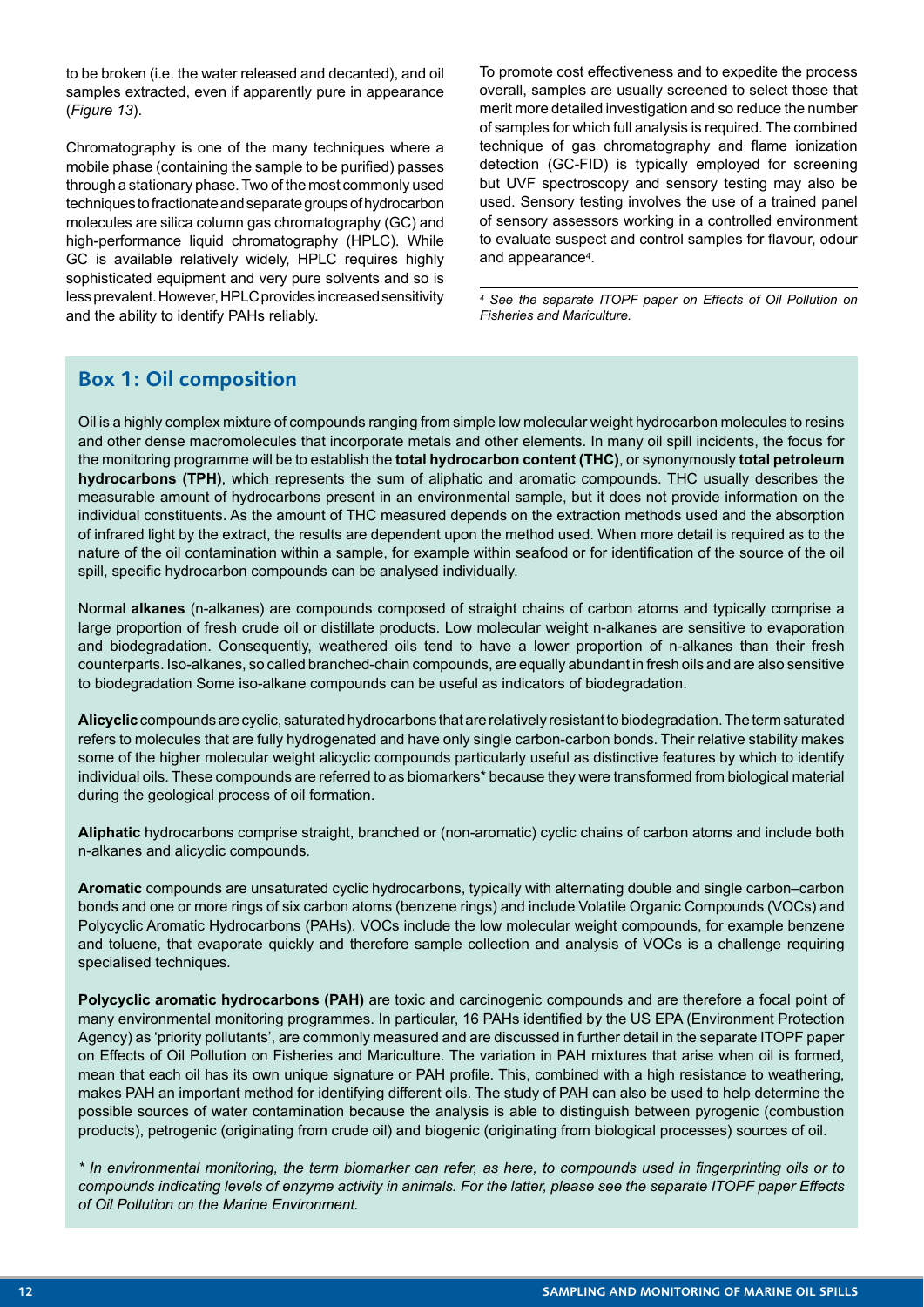#### Ultra violet fluorescence (UVF)

Ultra violet fuorescence spectroscopy is a qualitative and quantitative analytical method that can be used for detecting the presence of oil either in the water column *in situ* with portable devices, or in samples prepared in the laboratory. The material to be tested is exposed to specifc frequencies of UV radiation, which excite aromatic molecules to fuoresce (i.e. emit lower energy light) and are then detected by the spectrometer. The oil-specific composition of PAHs makes UVF a good technique for identifying different oil types (*Figure 14*) and also for determining the THC in a sample. It is also capable of detecting very low concentrations of oil in water, typically down to 1.0 μg/l (i.e. ppb) in the feld, 0.1 μg/l in the laboratory and 1.0 mg/kg (i.e. ppm) in sediments provided that calibration with a known source sample is performed. UVF is considered a quick and valuable screening technique but it is not routinely used to confrm a source sample, as this would necessitate the analysis of individual oil compounds such as those highlighted in Box 1. UVF is not appropriate for fngerprint analysis, because non-hydrocarbon molecules present can emit at the same excitation wavelengths and can interfere with PAH signals.

#### Gas chromatography–flame ionization detection (GC-FID)

GC is an analytical technique involving the separation of the complex mixture of hydrocarbons in oil into component molecular groups. A small liquid sample is injected into a long and narrow metal column which is heated at a controlled rate through a pre-determined temperature range. The column is fushed continuously with a carrier gas, usually helium. Special coatings within the column interact with the vaporized compounds as they pass through, separating the molecules by their chemical properties, such as volatility, resulting in each compound being eluted from the column at different time intervals, or retention times.

A fame ionization detector (FID) is a sensor that responds to ions released from the combustion of molecules eluting from a GC column as they are burned in a hydrogen fame. Lighter molecules pass through the column more quickly than heavier ones, so retention time in the column can



5 *Figure 13: Extraction of oil samples using a separation funnel (image courtesy CEFAS).*

be related to molecular weight and, by the introduction of standards, individual hydrocarbons can be identifed. The higher the concentration of a particular compound, the stronger the FID signal, which, after computer processing, is displayed as a peak in the resulting chromatogram. GC-FID can be used as a relatively fast combined screening and fngerprinting technique and it is also an appropriate technique for quantitative measurement of hydrocarbons.

Because each type of oil has its own distribution pattern or fngerprint, many oil samples can be identifed by a comparative study of GC-FID chromatograms for spill and source samples. In some cases, GC-FID alone may be sufficient to confirm that two samples do not match (e.g. a spill sample does not match the source sample), especially for relatively fresh oils. When results are inconclusive and there is only a possible match or when there is a need to quantify particular compounds, further study may require the higher resolution of GC-MS.

#### Gas Chromatography–Mass Spectrometry (GC-MS)

The coupled GC-MS process consists of a gas chromatograph linked to a mass spectrometer (MS), which detects and analyses each molecule separately, enabling the accurate, high resolution detection and identification of molecules. Mass spectroscopy involves a four-step process of ionisation, fragmentation, magnetic defection and detection of positive ions. By counting and representing graphically the different ion fragments, the overall structure of the molecule is revealed (*Figure 15*).

Because of its high resolution, GC-MS is a prime technique for the identification of biomarkers, VOCs and specific PAHs. The limits of detection for GC-MS are typically in 0.1 μg/kg but techniques are available that can detect levels down to parts per trillion (i.e. ng/kg), although the relevance of this level of detection in the context of monitoring ship-source marine pollution is open to debate.



5 *Figure 14: UVF emission spectra for four different types of oils combined. This can be contrasted with the GC-MS chromatograms for the same oils overleaf. (Adapted from CEFAS Aquatic Environmental Report No. 12 – Methods for Analysis for Hydrocarbons and PAH in Marine Samples, 2000).*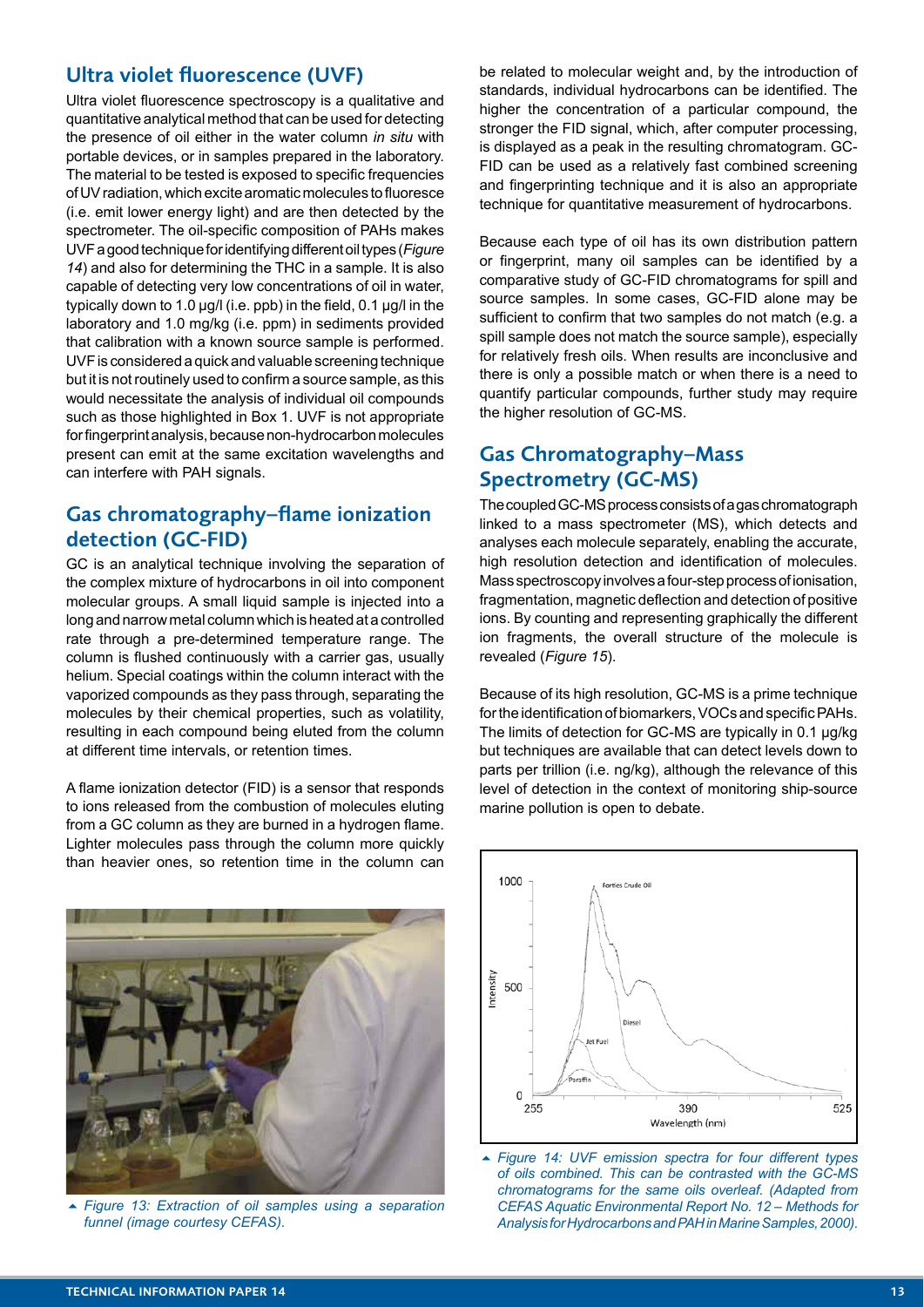

5 *Figure 15: Four typical total ion chromatograms (GC-MS) for a jet fuel, a diesel, paraffn and Forties crude oil. The diesel shows a predominance of light ends. The Forties crude oil shows a dual pattern of both light oil and heavier oil. (Adapted from CEFAS Aquatic Environmental Report No. 12 - Methods for Analysis for Hydrocarbons and PAH in Marine Samples, 2000.)*

#### Selection of analysis technique

Selection of the appropriate technique is determined by the objectives of the monitoring programme (*Table 5*). If the objective is to prove that spill samples were derived from a suspected source, then qualitative analysis using GC-FID screening and GC-MS analysis of biomarkers is the approach most frequently followed. UVF or GC-FID techniques may be used if the monitoring programme is simply concerned with following total hydrocarbon concentrations in environmental samples and recording the return to background levels. GC-MS would usually be used for analysis of biota and particularly the analysis of species intended for human consumption, when measurement of the concentrations of PAH might be required.

## Interpretation and reporting of the analysis results

The interpretation of results from the analytical techniques described above requires a thorough knowledge of the methodology used and experience in reviewing the analysis outputs and is, therefore, beyond the scope of non-specialists. Challenges to interpreting the results include the weathering processes to which the oil was subjected prior to being sampled, as well as the presence of other petrogenic and biogenic sources of hydrocarbon compounds commonly found in oil.

The results and conclusions of oil analyses should be interpreted in the context of the observations made on site following the incident. In order to fully understand the extent and pathways of the contamination caused by the oil spill, results of samples from sediments, biota and the water column at different locations need to be interpreted in relation to the background hydrocarbon levels for each location.

In reporting the results of a monitoring programme, it is important to present the details of the sampling and analytical protocols applied. Interpretation of the results should be accompanied by the raw data collected, including, for example, the chromatograms developed.

For reporting visual observations and quantitative data where there are relatively few samples analysed, numerical tables, graphs and text descriptions may be adequate (*Figure 16*). However, where oil contamination is distributed across complex geography, numerical tables can be supplemented with maps indicating the degree of contamination observed or results from individual sample stations.

| Compounds         | <b>UVF</b> | <b>GC-FID</b> | <b>GC-MS</b> |
|-------------------|------------|---------------|--------------|
| n-alkane          |            | X             | X            |
| iso-alkane        |            | X             | X            |
| <b>biomarkers</b> |            | X             | X            |
| <b>VOCs</b>       |            | X             | X            |
| <b>PAHs</b>       | X          | X             | X            |
| <b>THC</b>        | x          | x             |              |

■ Table 5: Analytical techniques used to analyse molecular *groups.*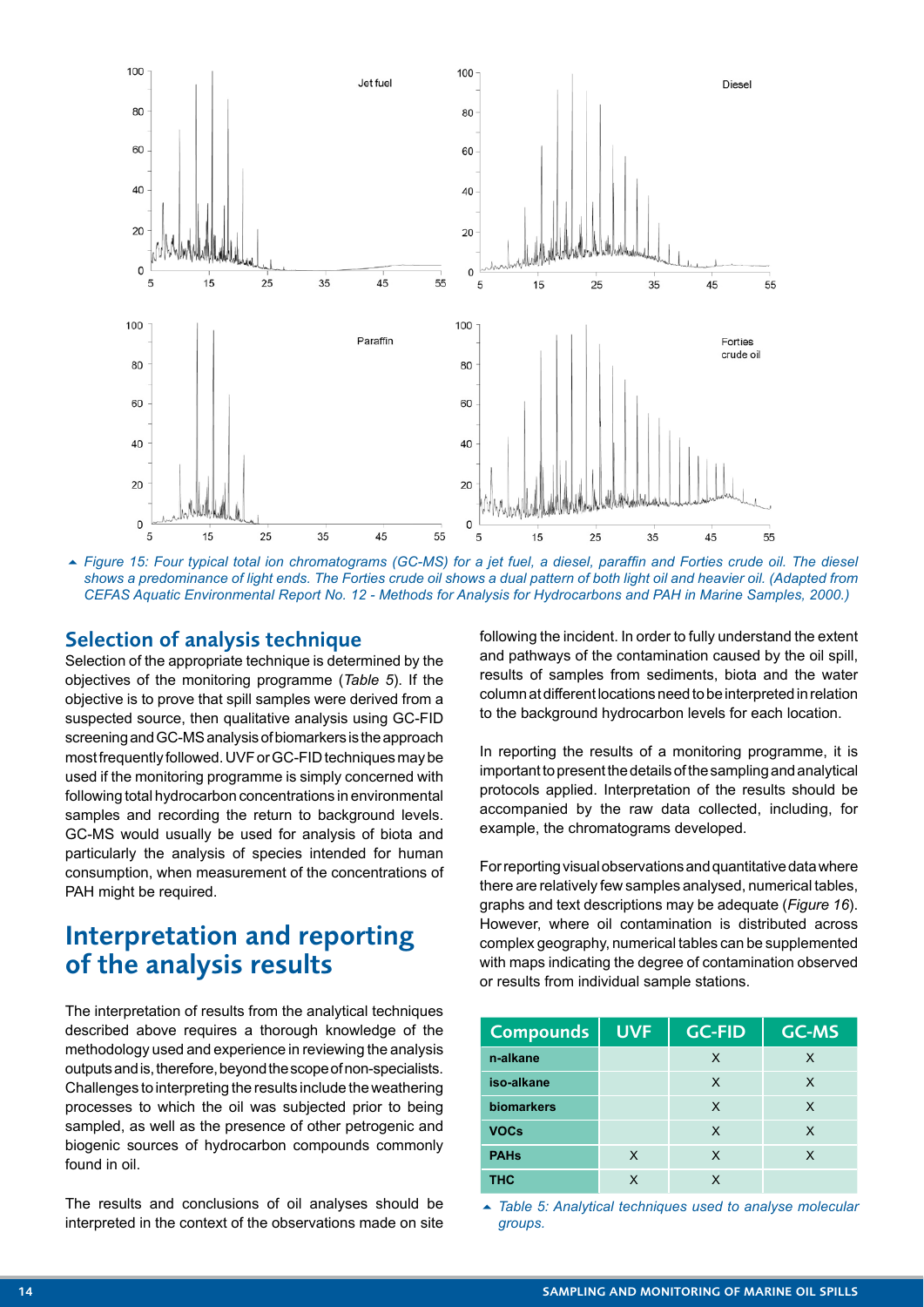## Concluding monitoring activities

During the design phase of a monitoring programme, consideration should be given to the expected duration of any field sampling and the criteria used for the termination of the programme. Given the many factors, both occurring naturally and deriving from the response, that will infuence the continued presence of oil contamination within the marine environment, it can be difficult to predict a suitable duration for monitoring. As a result, monitoring programmes are often iterative, whereby the results of previous sampling events are used as a basis for determining the requirement and scale of the next sampling event and to aid decision making on when to conclude the monitoring programme.

Monitoring programmes for oil within the environment will not be necessary after all spills and would normally be most appropriate in the case of major incidents, where oil has spread over a wide geographic area and where the oil has either the potential to cause significant environmental damage, presents a risk to seafood safety or where monitoring can assist directly with response activities. It is important that the monitoring is carried out with scientific rigour, objectivity and balance, with the aim of providing reliable information that can be used to assess the scale and extent of the oil contamination. The results of a well executed contaminant sampling and monitoring programme can, in



5 *Figure 16: Results of a study to monitor the return of PAHs to background levels off coastal waters during shoreline clean-up. Sites 1 and 6 are reference sites.*

some circumstances, be used in conjunction with, or to justify, a longer term more complex study of environmental impacts.

While there may be political and public pressure to undertake extensive monitoring programmes following an incident, it is rarely necessary or practical to monitor all resources and ecosystems that may or may not have been affected. In ITOPF's experience, well planned and focused monitoring programmes with clear objectives linked directly to the incident are those most likely to be effective.

# Key points

- Monitoring may not always be necessary if the spill is small and resources are not at risk, or if the effects of the oil on a particular resource are well known.
- Joint sampling and analysis provides a constructive co-operative approach to monitoring.
- A monitoring programme should clearly defne the objectives of the study and the information and data necessary to achieve these objectives.
- The objectives and the specific factors of the incident define the optimum location and number of sampling stations.
- The costs of the programme should be clearly budgeted and, where relevant, discussed with the body paying compensation prior to the start of the work.
- Reference sites selected should be representative of the habitat types affected and being studied.
- Collection of source samples should be a high priority, but may require the involvement of personnel qualifed to enter enclosed spaces.
- Proper protocols for handling and storing samples should be followed to ensure their integrity for analysis.
- Results from the analysis of samples taken earlier in the monitoring programme can define the extent and duration of further monitoring.
- The techniques used to analyse samples will depend on the objectives of the monitoring. but screening techniques can be useful to limit the number of samples requiring more sophisticated analysis.